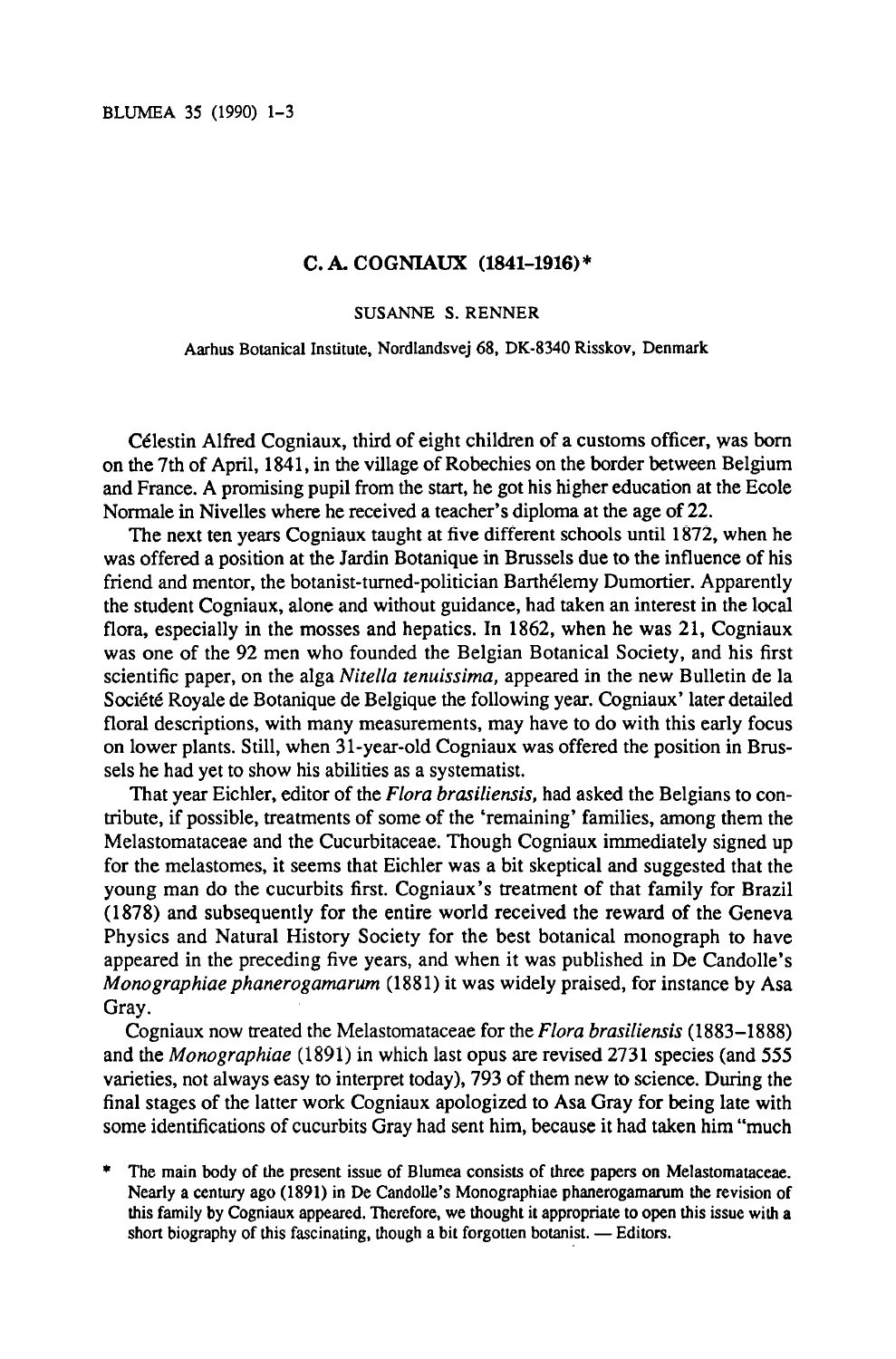longer than I thought at first" to prepare the alphabetical index to the c. <sup>8000</sup> names treated (letter to Asa Gray dated March 16, 1891; Smithsonian Institution Archives)!

Disagreements, the nature of which is unclear, caused Cogniaux to resign from the Garden in 1880, at the age of 39, and return to teaching, which he did until his retirement in 1901, all the while continuing his systematic studies. Cogniaux had now been asked to cover the orchids for the Flora brasiliensis, and his treatment appeared in three volumes between 1893-1906, bringing to an end <sup>a</sup> project started <sup>66</sup> years before by Martius and carried on by Eichler and Urban, both of whom became good friends of Cogniaux during their long exchanges of letters. Of the 40 volumes of the Flora brasiliensis, Cogniaux contributed 15% of the pages, by far more than any other author. Up to the day he died, at the age of 75, on the 15th of April, 1916, Cogniaux worked on contributions on the melastomes and cucurbits for various floras and on <sup>a</sup> worldwide monograph of the orchids.

His work on three, essentially tropical, families did not prevent Cogniaux from pursuing his interest in local floristics; he published a *Petite Flore de Belgique* and his list of publications in Belgian, French, British, German, Swiss, and Portuguese journals comprises more than 200 titles (a list of publications may be found in De Wildeman, 1919). Cogniaux was also one of the most active members of the Belgian Botanical Society, repeatedly serving as editor of the Society's journal and presiding the 1912 meeting held to celebrate the first half century of the Society's existence. From <sup>1887</sup> till <sup>1902</sup> he acted as vice-consul for Brazil because the emperor Don Pedro II during <sup>a</sup> visit to Europe had taken <sup>a</sup> liking to the Belgian botanist, whose contributions to the *Flora brasiliensis* – dedicated to Don Pedro – he knew and admired.

Though the excellence of his work was widely recognized and brought him international acclaim, Cogniaux always remained an unassuming quiet man. Apparently he loved nothing better than his work, and his family had to resort to tricks to make him relax the occasional Sunday afternoon at a game of whist with his children and grandchildren. In winter they would sometimes put an insufficient quantity of oil into the lamp in his study, which resulted in the old man having to abandon his notes and specimens somewhat earlier than usual. Like many systematic botanists Cogniaux was shortsighted and had <sup>a</sup> good memory for things and texts. However, it is the impeccable detail of his entire monographic work that impresses most.

There are two portraits, one showing <sup>a</sup> young black-bearded man (De Wit, 1949), the other (De Wildeman, 1919) showing an older Cogniaux, very much the same except for spectacles and <sup>a</sup> now white beard.

Selected works by A. Cogniaux (a bibliography is found in De Wildeman, 1919):

- 1878 Cucurbitaceae. In: C.F.P. von Martius (ed.), Flora brasiliensis 6/4: 1-126. Miinchen, etc.
- 1881 Cucurbitaceae. In: A.L.P.P. de Candolle (ed.), Monographiae phanerogamarum3: 325-1008. Paris.
- 1883 1888. Melastomaceae. In: C.F.P. von Martius (ed.), Flora brasiliensis 14/3-4. Miinchen, etc.